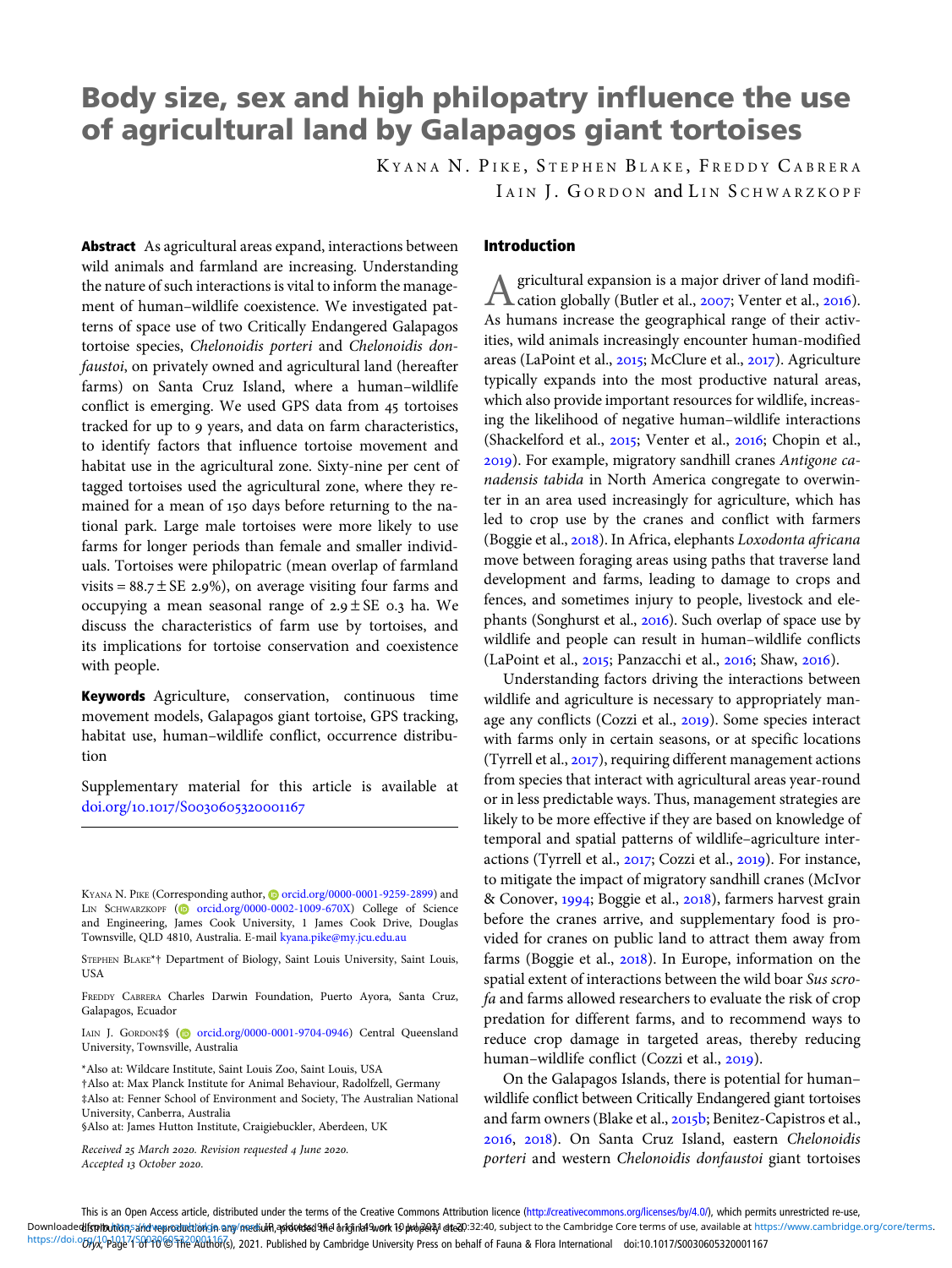<span id="page-1-0"></span>migrate from the lowlands to the highlands during the cool, dry season, following seasonal shifts in high quality food resources (Blake et al., 2013; Yackulic et al., 2017). Farming on Santa Cruz Island began in the early 1900s, and c. 88% of highland areas in the most productive part of the island have been converted for agriculture (Watson et al., 2010; Trueman et al., 2013). As a result, tortoises have few natural areas available to them in the highlands, and use farmland extensively (Blake et al., 2015a,[b;](#page-7-0) Benitez-Capistros et al., ), foraging on a variety of native and introduced plant species, and sometimes on crops (Blake et al., 2015a,[b\)](#page-7-0). Tortoises occasionally destroy crop plants and break fences, potentially allowing livestock to escape. In addition, they may transmit pathogenic bacteria to livestock (Blake et al.,  $2015$ b; Cayot et al.,  $2017a$ , b; Benitez-Capistros et al.,  $2018$ ; Nieto-Claudin et al., 2019). Although negative interactions between tortoises and farmers are rare, some land owners construct barriers or displace and harass tortoises to discourage them from returning (Benitez-Capistros et al., 2018).

No comprehensive evaluation of the spatial and temporal use of farmland by giant tortoises has been carried out on the Galapagos Islands (Blake et al.,  $2015b$ ), although this information is important for the description, quantification and potential mitigation of this emergent conflict (CGREG, 2015; Guzmán & Poma, 2015; Benitez-Capistros et al., 2018). Galapagos tortoises are keystone species that have suffered dramatic population declines caused by overexploitation, and their potential for recovery is hampered by invasive species and habitat loss (MacFarland et al.,  $1974$ ; Blake et al., 2012; Gibbs et al., 2014). Balancing outcomes for famers and tortoises is, therefore, critical for the well-being of both people and wildlife.

The goals of our study were to: (1) quantitatively describe the spatio-temporal distribution of Galapagos tortoises in the agricultural zone of Santa Cruz Island, and (2) identify intrinsic and extrinsic factors that influence these patterns, to inform tortoise conservation and facilitate coexistence with people. We used existing data on the movement of tracked individuals of two species of giant tortoise: C. porteri, which occurs in the south-west of the island, and C. donfaustoi, which occurs in the east and south-east. The two species have only recently been recognized as genetically distinct (Poulakakis et al., 2015). They share many morphological and behavioural traits: both are partial seasonal migrants, and both use the agricultural zone (Bastille-Rousseau et al., 2016; Cayot et al., 2017a[,b](#page-8-0)), but their ranges do not overlap. Therefore, to comprehensively investigate the use of agricultural land by tortoises, we included both species and the island's entire agricultural zone in our study. We addressed the following research questions and predictions: (1) Which factors influenced the duration of tortoise visits to the agricultural zone? As body size is correlated with the propensity to migrate into the highlands and



FIG. 1 Santa Cruz Island, with the national park, a small urban area, and the agricultural zone that covers most of the humid highlands.

the timing of migration, we predicted that larger individuals would remain in farmland for longer than smaller tortoises. (2) How did tortoises use space in the agricultural zone, and how many farms did they visit? Past analyses of migratory patterns suggested that some tortoises travelled long distances in the agricultural zone (Blake et al.,  $2012$ ; Yackulic et al.,  $2017$ ), thus we expected that individual tortoises would use several farms.  $(3)$  What was the extent of interannual philopatry within the agricultural zone? High levels of philopatry have been reported for other tortoise species (Bernstein et al.,  $2007$ ; Lee et al.,  $2007$ ), so we expected that these tortoises would revisit the same areas for multiple years.

# Study area

The 986 km<sup>2</sup> Santa Cruz Island is an extinct volcano in the centre of the Galapagos Archipelago, 926 km off the coast of Ecuador. It rises to 860 m altitude and has three distinct vegetation zones  $(Fig. 1)$  that are influenced by local and annual weather patterns. There is a hot, wet season during January–May, and a cool, dry season during June– December (Trueman & D'Ozouville, 2010). Arid lowlands are dominated by cacti and deciduous vegetation, and are most productive during the wet season (McMullen, 1999; Rivas-Torres et al., 2018). Palo santo Bursera graveolens woodland occurs in the transition zone to the cooler, wetter climate of the humid highlands, which are more consistently productive throughout the year (McMullen, 1999; Trueman et al., 2013). The natural vegetation of the humid highlands consists of Scalesia spp. forest at lower elevations, with ferns, sedges, grasses and Miconia species dominating as humidity increases. However, most of this zone is now dominated by various introduced and invasive species (Jaramillo Díaz & Guèzou, 2011; Blake et al., 2012; Laso et al., 2020). These vegetation zones have shaped tortoise migrations over the

Oryx, Page 2 of 10 © The Author(s), 2021. Published by Cambridge University Press on behalf of Fauna & Flora International doi:10.1017/S0030605320001167 <https://doi.org/10.1017/S0030605320001167> Downloaded from [https://www.cambridge.org/core.](https://www.cambridge.org/core) IP address: 94.11.11.149, on 10 Jul 2021 at 20:32:40, subject to the Cambridge Core terms of use, available at [https://www.cambridge.org/core/terms.](https://www.cambridge.org/core/terms)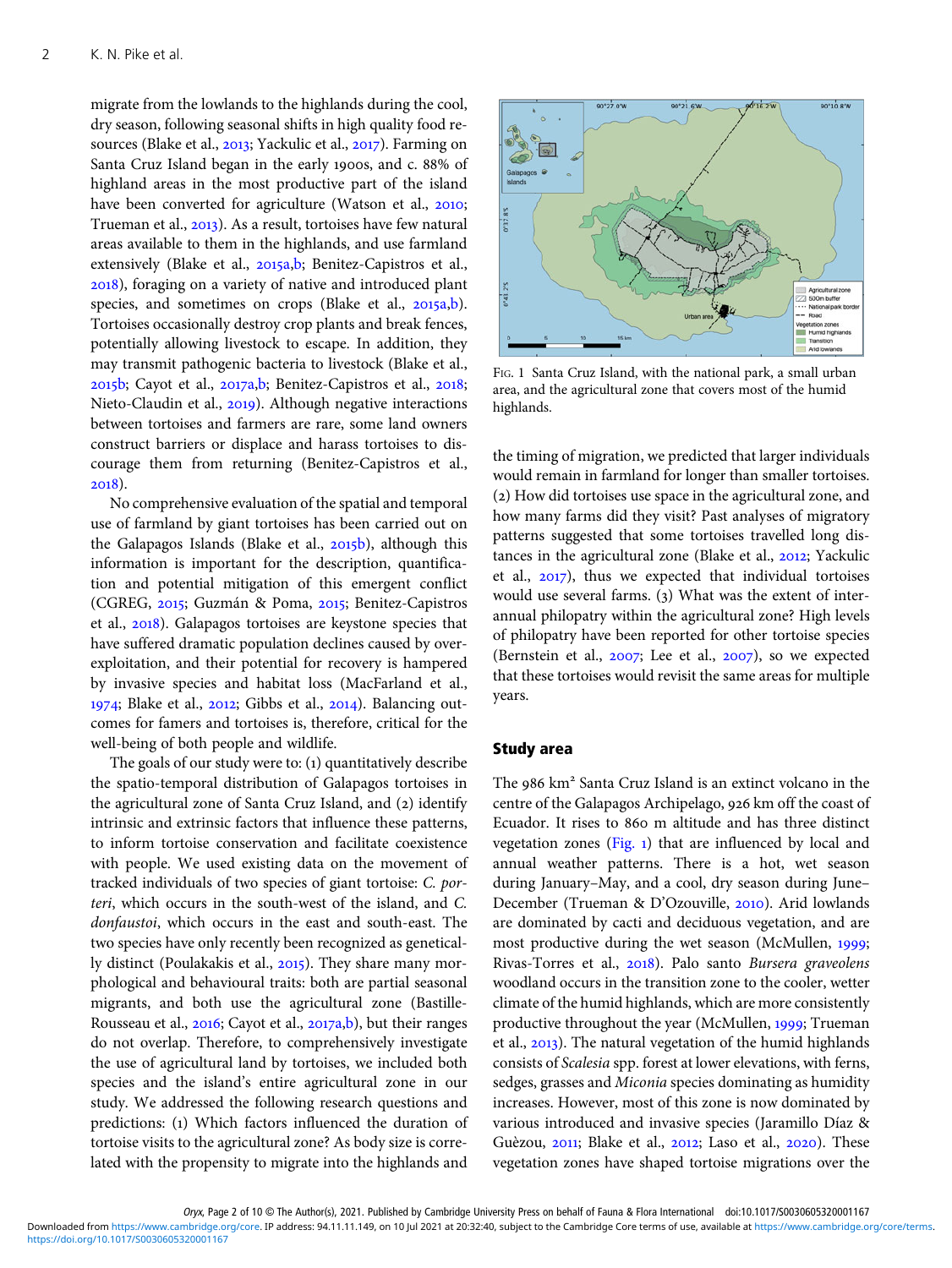centuries (Yackulic et al.,  $2017$ ). As the dry season approaches and the forage quality declines in the lowlands, the tortoises migrate to the highlands until the wet season returns. As agriculture expands in the highlands of Santa Cruz, tortoises increasingly encounter human-modified areas (Blake et al.,  $2013$ ; Yackulic et al.,  $2017$ ).

Land use on the island is in two broad categories:  $c$ . 12% is privately owned land  $(11.6\%$  agricultural land and  $0.4\%$ urban area), and 88% is a national park managed by the Galapagos National Park Directorate ([Fig.](#page-1-0) ). The private land includes most of the highland area, which is used predominately for agriculture, and the urban settlement of Puerto Ayora in the lowlands. In the agricultural zone, land is used mostly for livestock grazing  $(42%)$  and crops  $(43%)$ . The remainder  $(15%)$  is used for private dwellings or tourism, or is abandoned land (CGREG, 2015; Benitez-Capistros et al., 2018). As most of the land encountered by tortoises is, or has been, used for some form of agriculture, hereafter we refer to all private properties in the highland area as farms.

#### Methods

### GPS tracking of tortoises

We collected data on tortoise movements during 2009-2018 on Santa Cruz Island. Twenty-seven tortoises of the western  $C.$  porteri (10 male, 17 female) and 18 individuals of the eastern C. donfaustoi (9 male, 9 female) species were fitted with GPS tracking devices (e-obs GmbH, Munich, Germany), following the animal handling procedures of the Galapagos National Park and the Max Planck Institute of Animal Behaviour (Blake et al., 2013). The majority of the GPS units were programmed to record locations hourly during 5.00–19.00 as tortoises are largely immobile at night, but some (15%) recorded locations at finer time scales or 12-hour intervals. Not all tortoises could be tracked in concurrent seasons because of tag failure; individual tortoises were tracked for a mean of  $1,313 \pm SE$  139 days (range 102-2,936 days).

All tortoise location data used in this study are freely available online from Movebank (Wikelski et al., 2019). We combined the GPS locations of tortoises with spatial data on the extent of farms collected by the Galapagos Government Council in 2014 (CGREG, 2015). To assess how often tortoises migrated to the highlands, but did not access farms, we included tortoise movements within a 500 m buffer around the agricultural zone, which extended into the national park [\(Fig.](#page-1-0) ). To determine the duration of tortoise visits and their use of space in the agricultural zone, we used QGIS 2.18.23 (QGIS Development Team, 2016) to extract all locations of all tortoises that visited farms ( tortoises during 2009-2018). Because tortoises were tracked continuously, but typically only used the highlands periodically, we created subsets of the GPS locations for each period that a tortoise used the agricultural zone. We defined a farmland visit as the time spent by a tortoise in the agricultural zone, from the first date of their presence within the 500 m buffer around the farms to the date they exited this area (113 unique farmland visits for 31 individual tortoises).

# Factors influencing the duration of tortoise visits to the agricultural zone

To determine the factors influencing the duration of farmland visits, we used linear mixed models, constructed with the *lme4* 1.1.23 package (Bates et al.,  $2014$ ) in R 4.0.2 (R Core Team, 2020). As tortoises visited farms on multiple occasions, all mixed models included individual tortoise identity as a random effect, to account for effects of repeat observations of the same individual (Grueber et al., 2011). We used the number of days per farmland visit (with a square root transformation to meet model assumptions) as the response variable and examined the effects of sex, size (curved carapace length), species and month of entry and exit as explanatory variables. Tortoises that arrived later in the cool, dry season might have visited farms for shorter periods than tortoises that arrived earlier in the dry season, because once the wet season begins, tortoises tend to migrate back to the lowlands. Therefore, to assess if there was a relationship between the time tortoises remained in the agricultural zone and the month they entered or exited, we included these in the model as fixed effects.

Space use by tortoises in the agricultural zone

To describe individual tortoise movement patterns in the agricultural zone, we first categorized movement strategies from continuous time movement models using the ctmm 0.5.6 package in R (Calabrese et al.,  $2016$ ). We selected this approach because it allows the user to incorporate telemetry error into model-fitting, which enables confidence intervals for model estimates. It also allows the user to select the appropriate movement model (e.g. Brownian motion, Ornstein–Uhlenbeck, or independent identically distributed) for their data, to produce accurate and precise interpolations of an animal's trajectory and space use, especially with respect to any biases resulting from spatial autocorrelations (Fleming et al., 2014, 2016). We used these models to estimate the occurrence distributions of tortoises, using time-series kriging to evaluate the number of farms visited, and how intensively individual tortoises used the farms. We excluded four tortoises with only one farmland visit as we could not examine philopatry. In addition, we excluded tortoises with farmland visits with too few locations to create a reliable estimate for their occurrence distribution, either

Oryx, Page 3 of 10 © The Author(s), 2021. Published by Cambridge University Press on behalf of Fauna & Flora International doi:10.1017/S0030605320001167 <https://doi.org/10.1017/S0030605320001167> Downloaded from [https://www.cambridge.org/core.](https://www.cambridge.org/core) IP address: 94.11.11.149, on 10 Jul 2021 at 20:32:40, subject to the Cambridge Core terms of use, available at [https://www.cambridge.org/core/terms.](https://www.cambridge.org/core/terms)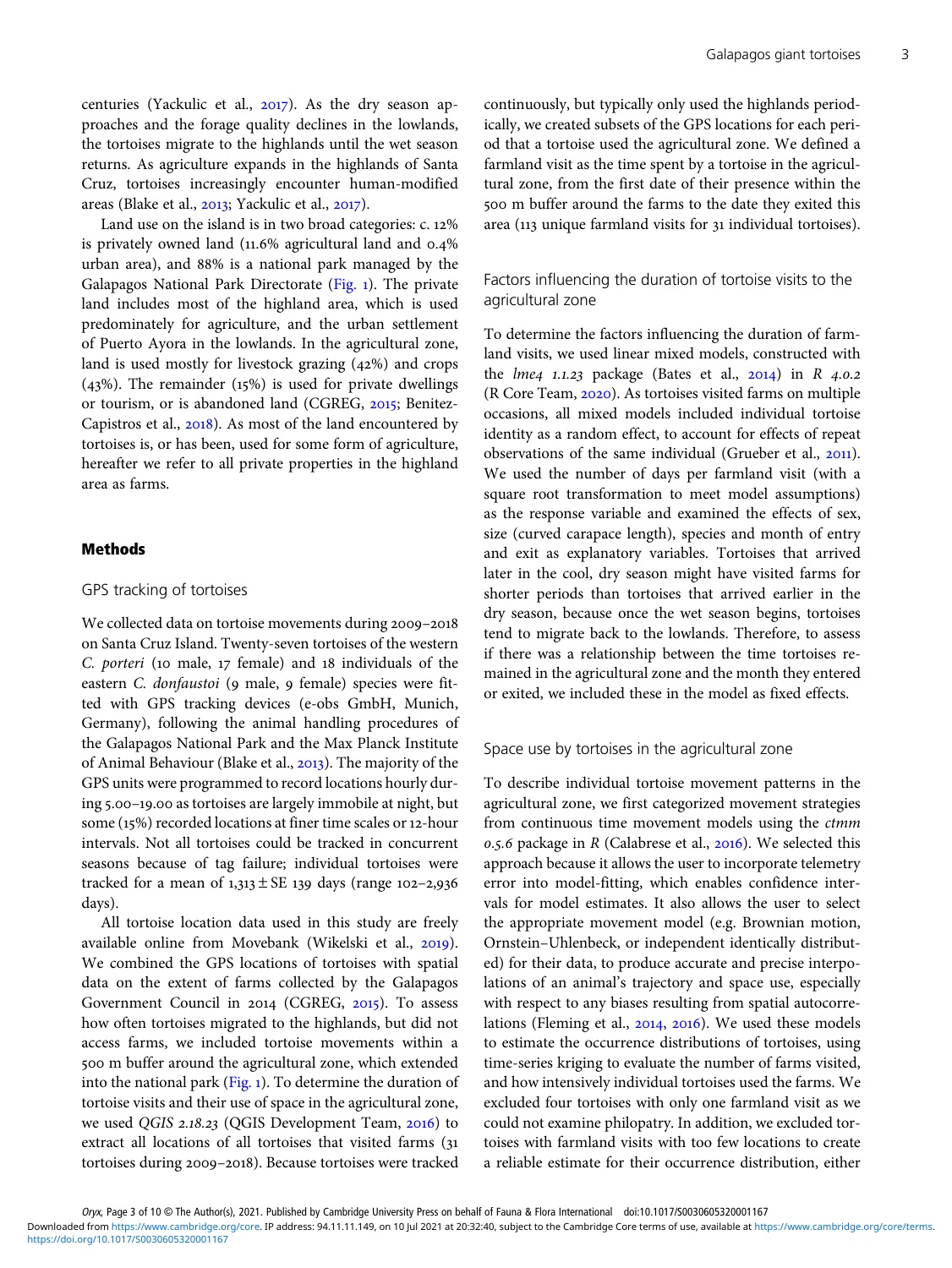because tortoises were in the highlands for too few days  $(n = 17$  farmland visits), or were on a 12-hour tracking cycle ( $n = 4$  tortoises and 10 farmland visits). The data filtering process produced a subset of 23 tortoises (C. donfaustoi: two females and six males; C. porteri: seven females and eight males) that made a total of 83 farmland visits. We checked tortoise locations for outliers attributed to equipment error (such as implausible locations) using the outlie function from the  $ctmm$  package in  $R$  (Calabrese et al., ). We then generated a variogram that incorporated telemetry error (GPS satellite dilution of precision) for each farmland visit for each tortoise, which we then used to seed the movement model fitting process using the ctmm.fit function with a perturbative hybrid restricted maximum likelihood (pHREML) optimizer to account for farmland visits with a small sample size. The ctmm.fit process estimated which movement model best characterized the animal's movement process and their movement parameters, based on their relocation data (Calabrese et al.,  $2016$ ; Fleming & Calabrese,  $2017$ ). We then used these underlying movement models to create an occurrence distribution estimate for 83 farmland visits for each of the 23 tortoises, to extract the  $25$ ,  $50$ ,  $75$ ,  $95$  and  $99\%$  utilization distribution contours.

All occurrence distribution estimates were exported as shapefiles using the *rgdal*  $1.4 - 4$  package in R (Bivand et al., ). We performed an intersect analysis, in QGIS, to quantify the number of farms within each occurrence distribution polygon that contained the maximum likelihood 25, 50, 75, 95 and 99% utilization distribution contours. We also calculated the area enclosed by each contour in each farm to assess the proportion of farmland used by tortoises.

#### Inter-annual philopatry within the agricultural zone

We calculated the degree of spatial overlap among farmland visits for each individual tortoise using the overlap function in the ctmm package. The overlap function uses Bhattacharyya coefficients to compare the similarity between the tortoise's fitted continuous time movement models, with greater similarity indicating high fidelity to the same areas (Winner et al., 2018).

#### Model selection

For linear mixed models we used Akaike's information criterion (AIC) to assess model fit, prioritizing models with the smallest AIC value explaining the most variance (Burnham & Anderson, 2002). To assess which model had the most explanatory power, we used model averaging, by establishing a top set of models that were within at least five AIC values of the top model. Using the AICmodavg package (Mazerolle, ), only models in the top set that had confidence intervals that did not include zero were considered reliable predictors (Symonds & Moussalli, 2011).

### Results

Of the  $45$  tortoises tracked,  $31$  (69%) migrated to the agricultural zone. We found females were less likely to visit the agricultural zone than males. Just over half  $(54%)$  of the tagged females migrated to the agricultural zone compared to 89% of tagged males. Only one tortoise (a C. porteri female) migrated from the lowlands into the 500 m buffer around the agricultural zone but did not enter farmland during the study period, however, she did so in other years. Thirteen of the 31 tracked tortoises remained in the agricultural zone for  $> 6$  months (22% of all farmland visits), longer than the entire cool, dry season, and five tortoises remained for  $>$  1 year (6% of all farmland visits). Female tortoises most often entered farmland in October (38% of farmland visits by females) and usually left in February  $(35\% \text{ of } 53 \text{ visits})$ , whereas males most often entered in August ( $25\%$  of 60 farmland visits by males) and left in January (28% of 60 visits). Mean duration of farmland visits was  $150 \pm SE$  11 days (range 2-765 days).

Factors influencing the duration of tortoise visits to the agricultural zone

Tortoise body size (curved carapace length) was the strongest predictor of the duration of farmland visits, followed by sex [\(Table](#page-4-0) 1, [Fig.](#page-4-0) 2). We found that larger male and female tortoises tended to spend longer in the agricultural zone, with the largest males staying for the longest periods of time. Males remained in the agricultural zone for a mean of  $181 \pm SE$  6 days, compared to  $116 \pm SE$  9 days for females. There was no significant effect of species, or the month of entry or exit, on the duration of farmland visits (Supplementary Table 1).

## Space use by tortoises in the agricultural zone

Tortoise movements on farms were best described by the Ornstein–Uhlenbeck-F motion anisotropic model (fitted with telemetry error), indicating that movements were characterized by sporadic foraging periods within a range centred around a location (Fleming et al., 2014, 2016). The Ornstein– Uhlenbeck-F model showed that individuals walked a mean distance of  $550$  m per day ( $95\%$  CI  $520-579$  m), and showed directional persistence for c.  $1$  hour ( $58$  min,  $95\%$  CI  $48.4-$ 73.2 min). Tortoises varied in their intensity of use of differ-ent farms [\(Fig.](#page-5-0) 3), using a mean of  $4 \pm SE$  0.5 farms (range  $1-24$ ) within their 99% utilization distributions, but showed concentrated use of  $2 \pm SE$  0.14 farms (range 1-7) within their 25% utilization distributions per farmland visit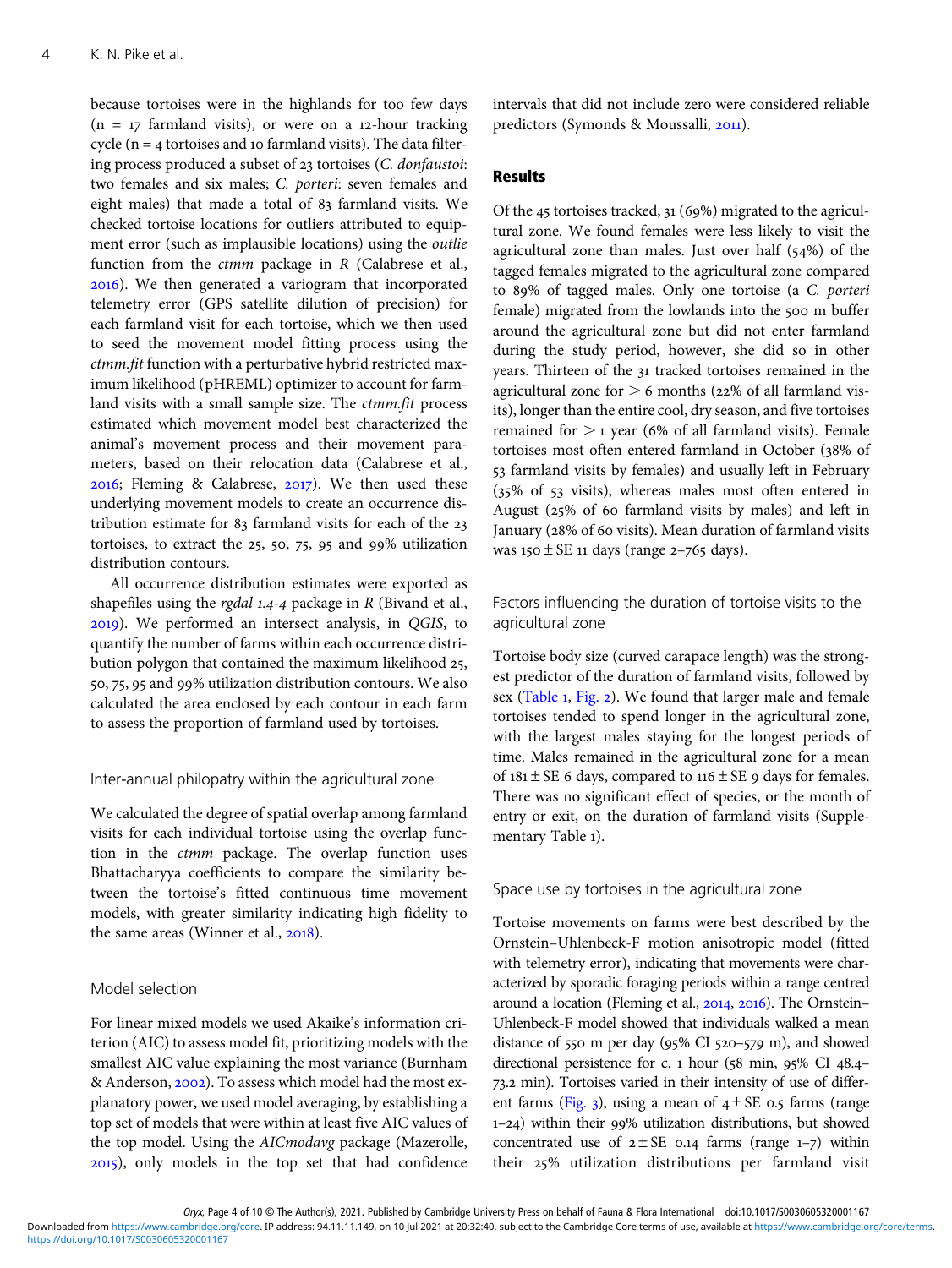<span id="page-4-0"></span>TABLE 1 Top variables identified by generalized linear mixed models for factors influencing the duration of tortoise visits to the agricultural zone. The analysis is based on 113 farmland visits by 31 tagged tortoises that were tracked in the agricultural zone during 2009-2018. For each model, the table shows the Akaike information criterion (AIC) value, the difference from the AIC score of the best model (ΔAIC), AIC weight from model averaging, the model estimate and standard error for the models in the top set, and 95% confidence intervals.

| Model                  | AIC    | ΔAIC | AIC weight | Estimate $\pm$ SE  | 95% CI        |
|------------------------|--------|------|------------|--------------------|---------------|
| Curved carapace length | 654.86 | 0.00 | 0.82       | $0.071 \pm 0.021$  | 0.029, 0.116  |
| <b>Sex</b>             | 658.11 | 3.25 | 0.16       |                    |               |
| Female                 |        |      |            | $10.194 \pm 0.590$ | 8.936, 11.428 |
| Male                   |        |      |            | $2.332 \pm 0.810$  | 0.641, 4.071  |
| Null                   | 662.75 | 7.88 | 0.02       |                    |               |



FIG. 2 The relationship between the number of days spent on farms per farmland visit and the size (curved carapace length) of the individual tortoise. Data were taken from 113 farmland visits by 31 Galapagos giant tortoises (Chelonoidis porteri and Chelonoidis donfaustoi) tracked in the agricultural zone during 2009-2018. The trendline is from the best fit model from Table 1.

(Supplementary Table 2). During a farmland visit, tortoises used a mean of  $2.9 \pm SE$  0.29 ha. This was on average  $\leq 10\%$ of the total area of a farm, and  $\leq$  1% of the farm was likely to be used intensely for activities such as foraging or resting (indicated by the  $25\%$  contour; Supplementary Table 2).

## Inter-annual philopatry within the agricultural zone

Individual tortoises showed a high degree of spatial overlap of their farmland visits among years (Supplementary Table ). Overlap data were highly skewed (skewness =  $-2.24$ ) towards  $>$  80% overlap, indicating most tortoises had a strong affinity for the same areas across farmland visits  $(Fig. 4)$  $(Fig. 4)$  $(Fig. 4)$ . Tortoises showed consistently high philopatry over many years (i.e. overlap was high for farmland visits irrespective of the time interval between visits).

## **Discussion**

Our main goal was to describe the spatial and temporal distribution of tortoise use of the agricultural zone of Santa Cruz Island, Galapagos, and to identify factors that influenced tortoise movement. We found that the agricultural zone was generally accessible to tortoises, as there was only one occasion when an individual migrated to the highlands but remained outside farmland, although the same individual entered farmland in other years. Tortoises intensively use small areas within multiple farms for prolonged periods during the cool, dry season for c. 5 months. Tortoises showed strong philopatry in space use within farms over multiple years. We found no evidence of speciesspecific differences in the duration of farmland visits.

Factors influencing the duration of tortoise visits to the agricultural zone

Tortoise size and sex influenced the length of stay on farmland. Larger tortoises tended to spend the most time on farms, probably because they migrate into the highlands earlier than smaller individuals, to satisfy their higher absolute metabolic demands and food requirements (Yackulic et al., 2017; Bastille-Rousseau et al., ). Although larger individuals generally spent more time in the agricultural zone, large males tended to spend more time than large females. Unlike males, females are constrained to delay their migrations to the highlands until they have nested (Blake et al., 2013). Farmers can expect that large individuals will be the first to arrive in the cool, dry season, and that smaller individuals will arrive later, but most tortoises leave farmlands at approximately the same time, regardless of sex or body size (Yackulic et al., 2017).

The extensive time tortoises spend in the agricultural zone indicates it is an important resource. Different land uses and crops could provoke conflict at different times of the year. For example, during the cool, dry season when forage quantity in the national park is low, tortoises congregate in the agricultural zone and compete with cattle for grass. There is some evidence that the presence of tortoises may increase the productivity of vegetation on Galapagos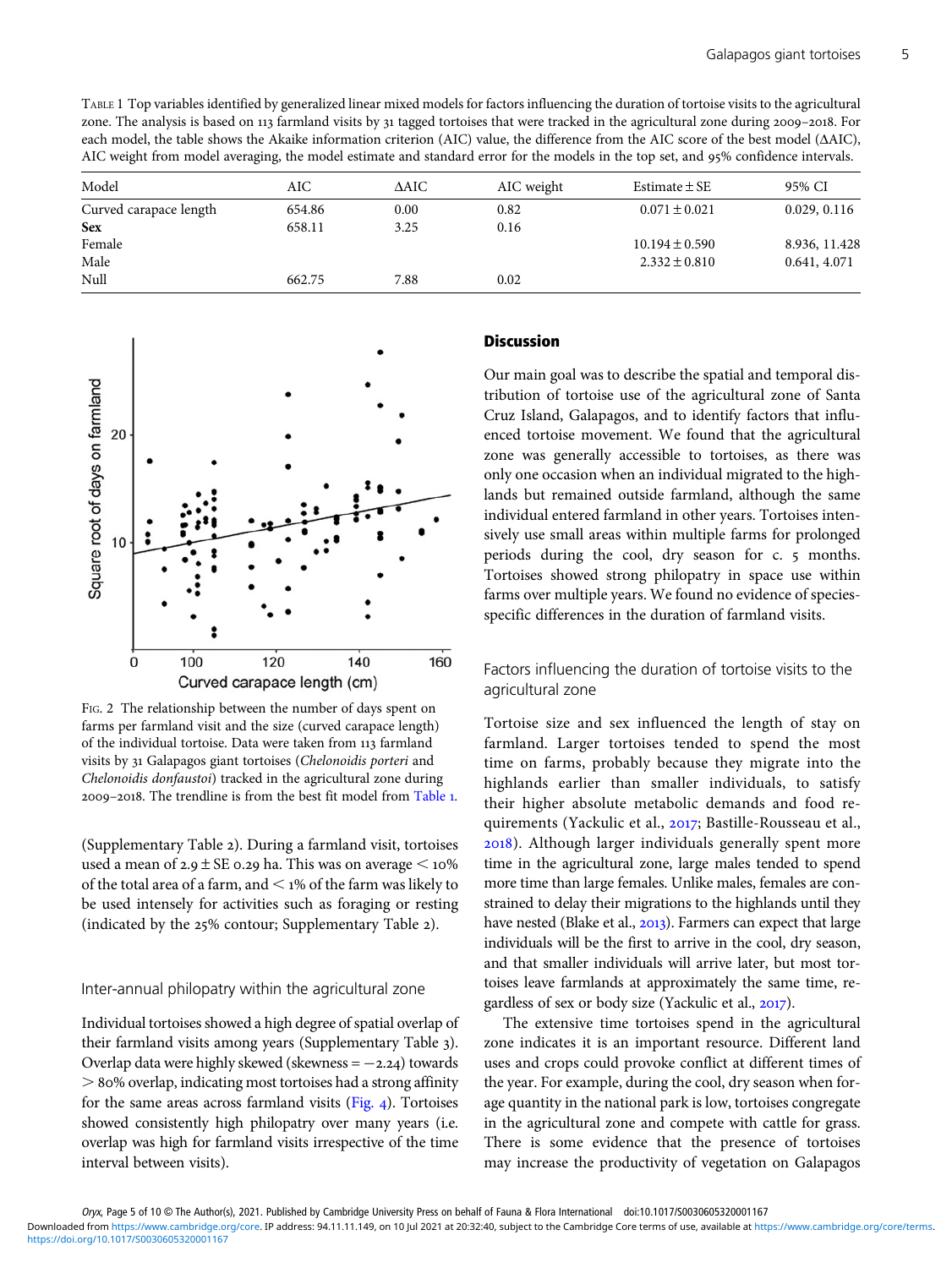<span id="page-5-0"></span>

FIG. 3 Use of farmland by tortoises in the agricultural area of Santa Cruz Island. Data were taken from 23 tortoises tracked during 2009-2018: (a) individuals of C. porteri and  $(b)$  9 individuals of  $C$ . donfaustoi. The shaded areas show the  $25-99\%$  maximum likelihood utilization distribution; darker shades indicate higher intensity of use.

(Bastille-Rousseau et al.,  $2017$ ), and grazing herbivores often increase grass sward productivity if rainfall is high (Milchunas & Lauenroth, 1993; Augustine & McNaughton, ). However, prolonged drought conditions during the dry season can reduce grass productivity, which can result in poor body condition and death of cattle (SB & FC, pers. obs.). Under such conditions, competition with the more resilient tortoises may have considerable impacts on cattle farmers.

Unlike cattle production, fruit and vegetable production on Galapagos increases during the hot, wet season, when tortoises use the agricultural zone less. We found, however, that a substantial percentage of farmland visits  $(22%)$  were for an extended period of time, and overlap of tortoises and fruits and vegetable crops could lead to increasing conflict. Currently, we do not have adequate data on where these crops are grown in relation to tortoise activity, which will be important for any future conflict mitigation. Such information could be used for zonal planning that minimizes spatio-temporal overlap between tortoises and crops.

Another potential problem associated with tortoises spending longer periods in the agricultural zone is the risk of exchange of pathogens, including bacteria that are resistant to antimicrobial treatments, between wild tortoises and livestock. In a sample of faeces of C. porteri, 100% contained microbes with resistance genes, making tortoises that use farmland a likely reservoir for resistant strains (Nieto-Claudin et al., 2019). Pathogen transmission between wildlife and livestock is a negative consequence of wildlife interactions with agriculture and could pose a risk to tortoises, livestock and human health in the Galapagos islands  $(Gordon, 2018; Nieto-Claudin et al., 2019).$ 

Tortoises may remain longer on farms (beyond the months predicted based on a bioenergetics model by Yackulic et al., 2017) for several reasons. Firstly, food plants with high nutritional value, such as crops and introduced grasses and herbs used for cattle forage, are now a dominant component of tortoise diets in the agricultural zone (Blake et al., 2015a). These plants may fulfil the tortoises' energy requirements, reducing their need to migrate into the lowlands for the wet season. Secondly, many farmers maintain artificial ponds on their farms, typically for watering cattle  $(CGREG, 2015)$ , although ponds are also created specifically to attract tortoises for tourism. Tortoises are attracted to water bodies, and prior to conversion of land for agriculture, they would have mostly encountered ephemeral ponds in the highlands (Froyd et al.,  $2014$ ). As with other wildlife species, the availability of multiple artificial freshwater ponds throughout the year might encourage tortoises to remain on farms longer than predicted from energy requirements alone. Thirdly, fences may restrict tortoise movement, as they do for other wildlife (Jakes et al., 2018). Tortoises may struggle to find their way off a fenced farm and thus remain on a farm for longer. However, during our study, we only saw one such example involving a tagged tortoise, and many farms remain relatively permeable for tortoises (the authors, unpubl. data).

#### Space use by tortoises in the agricultural zone

Most tortoises used  $1-4$  farms, primarily during the cool, dry season, but one tortoise used 24 farms in a single visit. The proportion of each farm used by an individual tortoise is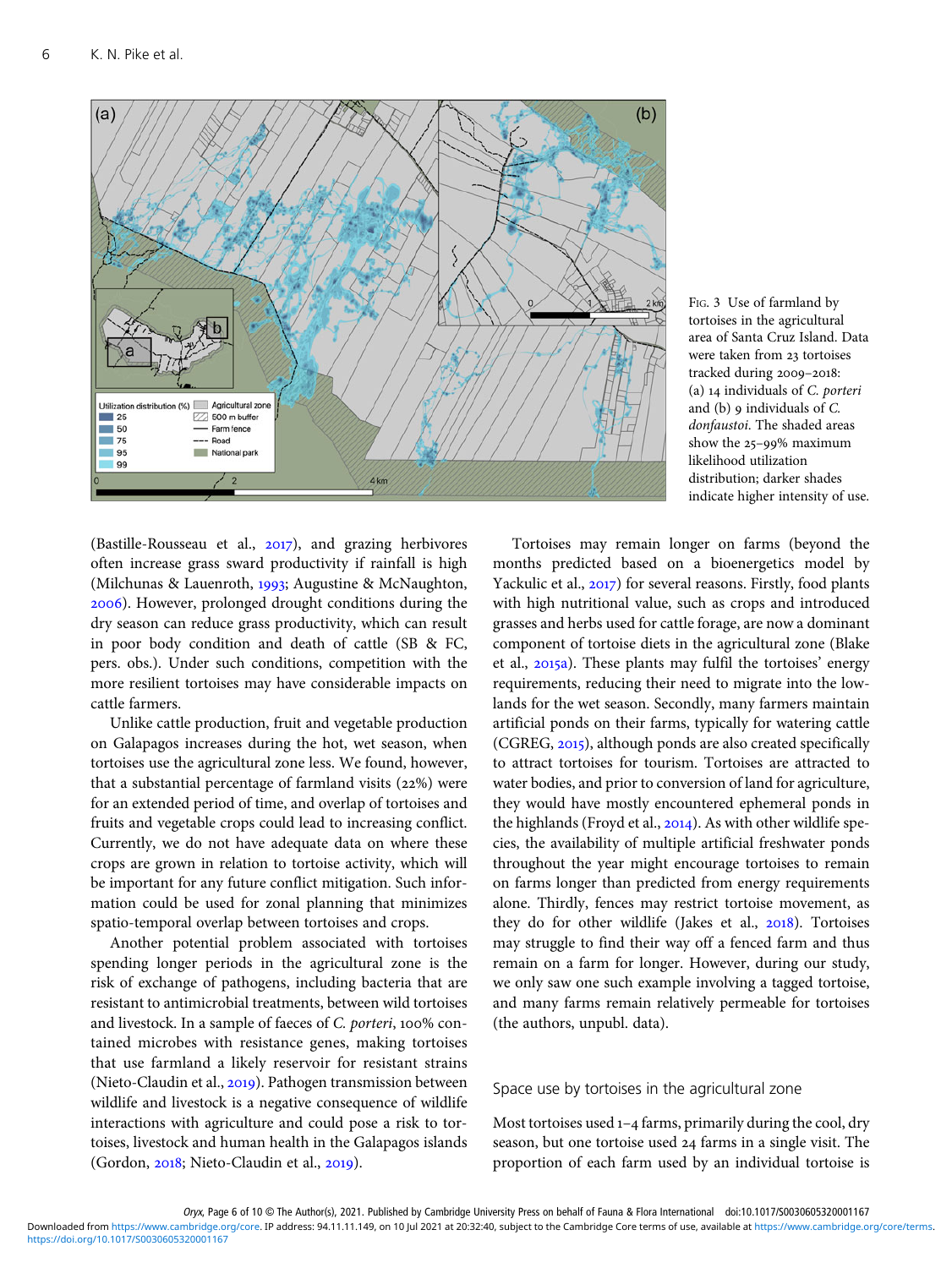<span id="page-6-0"></span>



FIG. 4 Occurrence distributions of one eastern Santa Cruz tortoise C. donfaustoi during three separate farmland visits in the agricultural zone. The shaded areas show the  $25-99\%$  utilization distribution; darker shades indicate higher intensity of use. There is much spatial overlap of utilization between farmland visits, indicating high inter-annual philopatry within the agricultural zone.

relatively small  $(< 8\%$  of the area of an average farm; Supplementary Table 2), most of which is used with low intensity (e.g. for transit). Although at present tortoises generally use only a small proportion of farmland, tourism and the local population are expected to increase, and this could exacerbate negative interactions between farmers and tortoises (Sampedro et al., 2018). Local demand for beef and pork is also expected to increase, as Galapagos prohibits the import of these products (CGREG, 2015; Sampedro et al., 2018). Given that the agricultural zone cannot expand further, farmers will need to increase livestock densities on existing land to meet demand, and could be less tolerant of tortoises sharing forage with cattle, especially if forage quality continues to decline. We also found tortoise distribution on farmland was clustered, and the temporary sedentary ranges of individual tortoises overlapped extensively. This probably reflects variation in resource availability within farms (e.g. ponds, high-quality forage areas and shade), but fine-scale data on resource distribution are needed to quantify the influence of different resources on tortoise distribution. If the resources that tortoises use most frequently can be identified, land-use plans could be established at the level of individual farms, to enable physical separation of critical resources for tortoises from production areas.

Our estimates for the number of farms visited by tortoises are probably conservative. Our information on the location, extent and type of farm was based on the Galapagos Government Council's census conducted in 2014, and our data include tortoise movements beyond 2014, up to 2018. During this time, mean farm size has probably decreased, as land holders subdivide and sell land for residential development, or divide farms among family members. Land holders with smaller farms are more likely to report damage caused by tortoises, and to build barriers or harass and displace tortoises (Benitez-Capistros et al., 2018). In addition, because tortoises routinely use multiple farms, and this number is probably higher than our estimates, conservation strategies in the agricultural zone will require consultation and collaboration with a large, and increasing, number of landowners. Developing strategies on the management of mobile wildlife species, such as tortoises, on private land should involve all stakeholders.

## Inter-annual philopatry within the agricultural zone

We found that, over 9 years, tortoises had a consistently high degree of spatial overlap among farmland visits, i.e. the same tortoises often re-used the same farms and the same areas on inter-annual visits, consistent with the observation that individuals tended to use the same migratory paths over years (Bastille-Rousseau et al., 2018). Philopatry has been documented in a variety of tortoises and turtles (e.g. Bernstein et al.,  $2007$ ; Lee et al.,  $2007$ ). Consistently revisiting the same areas may indicate that tortoises use cognitive spatial maps to access important resources. For example, elephants and primates remember the location and distribution of important fine-scale resources, such as waterholes or fruiting trees, and use their cognitive spatial maps to guide long-distance movements to access these areas (Polansky et al., 2015; Hopkins, 2016). Research with captive giant tortoises has demonstrated their long-term memory and cognitive abilities (Gutnick et al., 2020). Tortoises may use cognition and memory to find resources, and measures encouraging them to use areas where they do not damage fences or crops may be remembered and effective across multiple seasons.

## Conclusion

We investigated the temporal and spatial patterns of farmland use by Galapagos tortoises, described the extent of the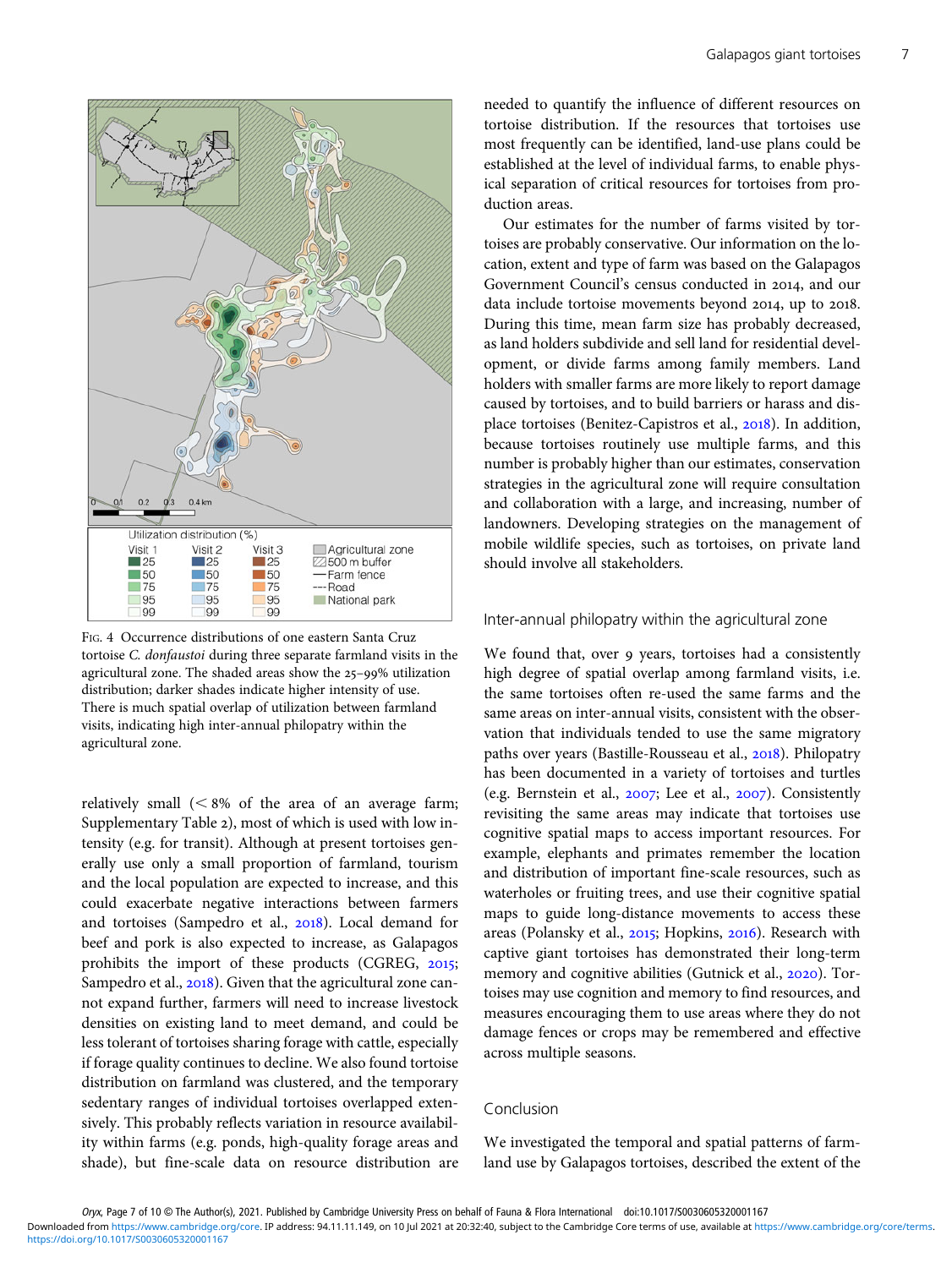interaction, and identified the size of areas and the average number of landholders affected by wildlife movements. Our data suggest tortoises repeatedly use relatively small areas; this may facilitate land-use planning for tortoise conservation at the scale of individual farms. However, some tortoises moved across multiple farms, and the development of conservation strategies could involve large numbers of landowners. For Galapagos, a globally significant biodiversity hotspot, we recommend prioritizing further research to determine: (1) the socio-economic and land-use trajectory of the agricultural zone across space and time,  $(2)$  the ecological requirements of giant tortoises that are met by farms, and the nature and scale of emergent negative interactions with people, and (3) strategies that can be used at different scales to enable sustainable coexistence of tortoises and people on inhabited islands. The situation we observed in Galapagos is an example of increasingly common wildlife–agriculture interactions. Our study demonstrates that knowledge of wildlife movement and space use on farms can be used to describe and quantify wildlife–farmland interactions, and how such data could contribute to improving strategies to manage human–wildlife interactions.

Acknowledgements We thank the Galapagos National Park Directorate for permission to conduct this study; the Ministry of Agriculture for their collaboration; the Charles Darwin Foundation for their collaboration and support; the owners of Finca Mariposa, Rancho Primicias, Rancho El Chato 2, Finca Montemar and Pikaia Lodge for allowing us access to their land; Sharon Deem, Ainoa Nieto Claudin, José Haro and Fredy Villamar for technical and logistical support in the field and comments on this text; and two anonymous reviewers for their critiques. This research was supported by the Winifred Violet Scott Charitable Trust and a Prestige Research Training Program awarded to KNP, the National Science Foundation (DEB 1258062), the Max Planck Institute for Animal Behaviour (Radolfzell, Germany), the National Geographic Society (CRE grant No. WWW-048R-17 awarded to SB), e-obs GMBH, the Saint Louis Zoo Institute for Conservation Medicine, the Galapagos Conservation Trust, The Houston Zoo, the Woodspring Trust, the Swiss Friends of Galapagos and the British Chelonian Group. This publication is contribution number 2316 of the Charles Darwin Foundation for the Galapagos Islands.

Authors contributions Conceptualization: KNP, SB, IJG, LS; data collection: SB, FC; data analysis: KNP; writing: KNP; revision and editing: SB, IJG, LS.

#### Conflicts of interest None.

Ethical standards Animal handling procedures followed research permit PC-36-17 of the Galapagos National Park, and this research otherwise abided by the Oryx guidelines on ethical standards.

### References

AUGUSTINE, D.J. & MCNAUGHTON, S.J. (2006) Interactive effects of ungulate herbivores, soil fertility, and variable rainfall on ecosystem processes in a semi-arid savanna. Ecosystems, 9, 1242-1256.

- BASTILLE-ROUSSEAU, G., POTTS, J.R., YACKULIC, C.B., FRAIR, J.L., ELLINGTON, E.H. & BLAKE, S. (2016) Flexible characterization of animal movement pattern using net squared displacement and a latent state model. Movement Ecology, 4, 15.
- BASTILLE-ROUSSEAU, G., GIBBS, J.P., CAMPBELL, K., YACKULIC, C.B. & BLAKE, S. (2017) Ecosystem implications of conserving endemic versus eradicating introduced large herbivores in the Galapagos Archipelago. Biological Conservation, 209, 1-10.
- BASTILLE-ROUSSEAU, G., YACKULIC, C., GIBBS, J., FRAIR, J., CABRERA, F. & BLAKE, S. (2018) Migration triggers in a large herbivore: Galapagos giant tortoises navigating resource gradients on volcanoes. Ecology, 100, e02658.
- BATES, D., MÄCHLER, M., BOLKER, B. & WALKER, S. (2014) Fitting Linear Mixed-Effects Models Using lme4. [arxiv.org/abs/](http://arxiv.org/abs/1406.5823)1406.5823 [accessed 1 February 2021].
- BENITEZ-CAPISTROS, F., HUGÉ, J., DAHDOUH-GUEBAS, F. & KOEDAM, N. (2016) Exploring conservation discourses in the Galapagos Islands: a case study of the Galapagos giant tortoises. Ambio, 45, 706-724.
- BENITEZ-CAPISTROS, F., CAMPERIO, G., HUGÉ, J., DAHDOUH-GUEBAS, F. & KOEDAM, N. (2018) Emergent conservation conflicts in the Galapagos islands: human-giant tortoise interactions in the rural area of Santa Cruz island. PLOS ONE, 13, e0202268.
- BERNSTEIN, N.P., RICHTSMEIER, R.J., BLACK, R.W. & MONTGOMERY, B.R. (2007) Home range and philopatry in the ornate box turtle, Terrapene ornata ornata, in Iowa. The American Midland Naturalist, 157, 162-174.
- BIVAND, R., KEITT, T. & ROWLINGSON, B. (2019) rgdal: Bindings for the 'Geospatial' Data Abstraction Library. R package version 1.4-8. [CRAN.R-project.org/package=rgdal](https://CRAN.R-project.org/package=rgdal) [accessed 1 February 2021].
- BLAKE, S., WIKELSKI, M., CABRERA, F., GUEZOU, A., SILVA, M., SADEGHAYOBI, E. et al. (2012) Seed dispersal by Galapagos tortoises. Journal of Biogeography, 39, 1961-1972.
- BLAKE, S., YACKULIC, C.B., CABRERA, F., TAPIA, W., GIBBS, J.P., KUMMETH, F. & WIKELSKI, M. (2013) Vegetation dynamics drive segregation by body size in Galapagos tortoises migrating across altitudinal gradients. Journal of Animal Ecology, 82, 310-321.
- BLAKE, S., GUEZOU, A., DEEM, S., YACKULIC, C. & CABRERA, F. (2015a) The dominance of introduced plant species in the diets of migratory Galapagos tortoises increases with elevation on a human-occupied Island. Biotropica, 47, 246-258.
- BLAKE, S., YACKULIC, C., WIKELSKI, M., TAPIA, W., GIBBS, J., DEEM, S. et al. (2015b) Migration by Galapagos Giant Tortoises Requires Landscape-Scale Conservation Efforts. Galapagos Report 2013-2014, 144-150. Galapagos National Park Directorate, Governing Council of Galapagos, Charles Darwin Foundation & Galapagos Conservancy, Puerto Ayora, Galapagos, Ecuador.
- BOGGIE, M.A., CARLETON, S.A., COLLINS , D.P., VRADENBURG, J. & SROKA, C.J. (2018) Using stable isotopes to estimate reliance on agricultural food subsidies and migration timing for a migratory bird. Ecosphere, 9, e02083.
- BURNHAM, K. & ANDERSON, D. (2002) Model Selection and Multi-Model Inference: A Practical Information-Theoretic Approach. nd edition. Springer, Secaucus, USA.
- BUTLER, S.J., VICKERY, J.A. & NORRIS, K. (2007) Farmland biodiversity and the footprint of agriculture. Science, 315, 381-384.
- CALABRESE, J.M., FLEMING, C.H. & GURARIE, E. (2016) Ctmm: an R package for analyzing animal relocation data as a continuous-time stochastic process. Methods in Ecology and Evolution, 7, 1124-1132.
- CAYOT, L.J., GIBBS, J.P., TAPIA, W. & CACCONE, A. (2017a) Chelonoidis donfaustoi. In The IUCN Red List of Threatened Species 2017: e.T90377132A90377135. dx.doi.org/10.2305[/IUCN.UK.](http://dx.doi.org/10.2305/IUCN.UK.2017-3.RLTS.T90377132A90377135.en)2017-3. RLTS.T90377132A90377135.en [accessed 13 August 2018].

<span id="page-7-0"></span>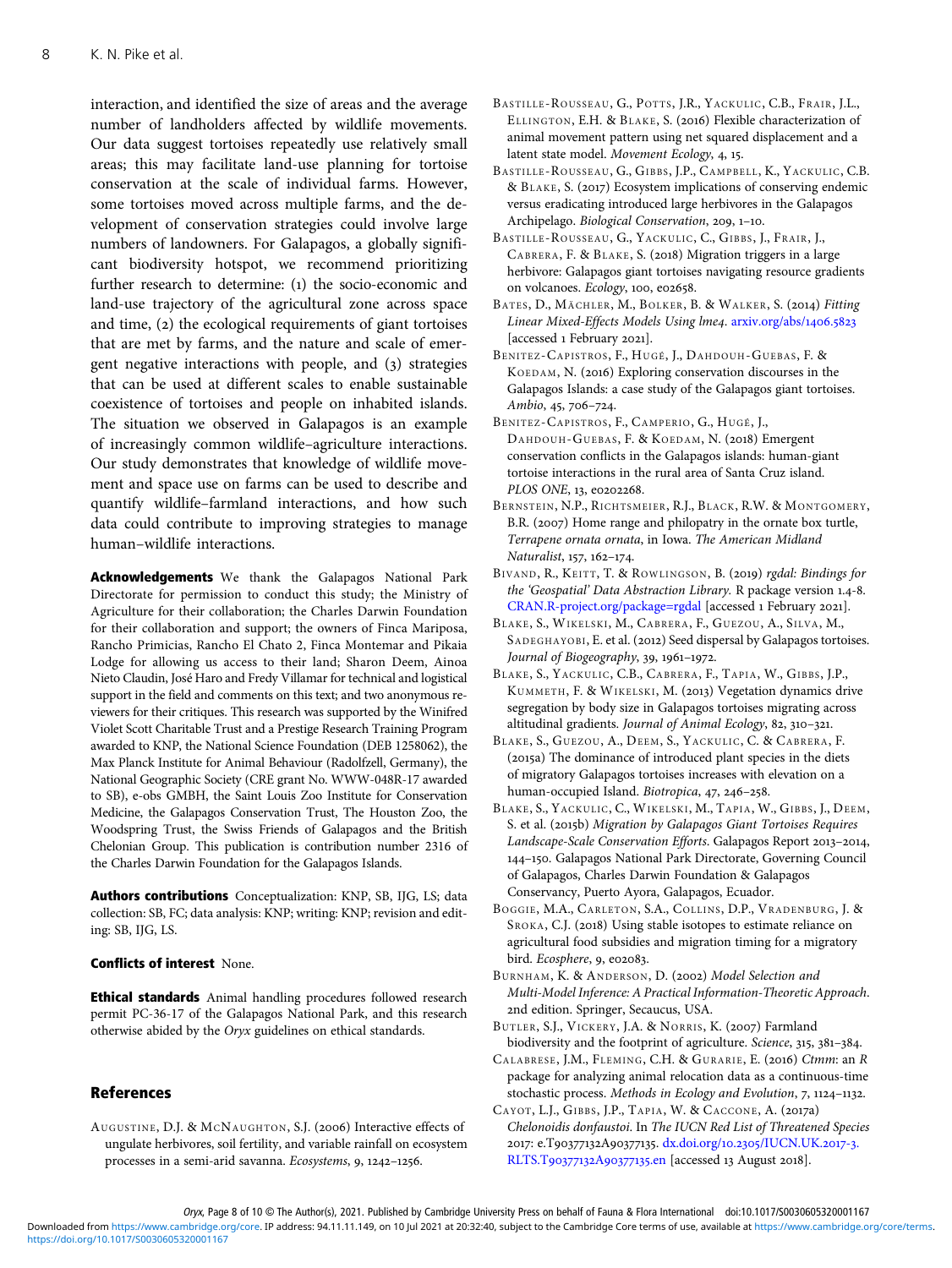<span id="page-8-0"></span>CAYOT, L.J., GIBBS, J.P., TAPIA, W.H. & CACCONE, A. (2017b) Chelonoidis porteri. In The IUCN Red List of Threatened Species 2017: e.T9026A82777132. dx.doi.org/10.2305[/IUCN.UK.](https://dx.doi.org/10.2305/IUCN.UK.2017-3.RLTS.T9026A82777132.en)2017-3.RLTS. T9026A82777132.en [accessed 1 February 2021].

CONSEJO DE GOBIERNO DEL RÉGIMEN ESPECIAL DE GALÁPAGOS (CGREG) (2015) Censo de Unidades de Producción Agropecuaria de Galápagos 2014 (UPA). In Consejo de Gobierno del Régimen Especial de Galápagos (CGREG) p. 1-143. Galapagos, Ecuador.

CHOPIN, P., BERGKVIST, G. & HOSSARD, L. (2019) Modelling biodiversity change in agricultural landscape scenarios – A review and prospects for future research. Biological Conservation, 235, 1-17.

COZZI, M., PRETE, C., VICCARO, M. & ROMANO, S. (2019) Impacts of wildlife on agriculture: a spatial-based analysis and economic assessment for reducing damage. Natural Resources Research,  $28, 15 - 29.$ 

FLEMING, C.H. & CALABRESE, J.M. (2017) A new kernel density estimator for accurate home-range and species-range area estimation. Methods in Ecology and Evolution,  $8, 571-579$ .

FLEMING, C.H., CALABRESE, J.M., MUELLER, T., OLSON, K.A., LEIMGRUBER, P. & FAGAN, W.F. (2014) From fine-scale foraging to home ranges: a semivariance approach to identifying movement modes across spatiotemporal scales. The American Naturalist, 183, E154-E167.

FLEMING, C.H., FAGAN, W.F., MUELLER, T., OLSON, K.A., LEIMGRUBER, P. & CALABRESE, J.M. (2016) Estimating where and how animals travel: an optimal framework for path reconstruction from autocorrelated tracking data. Ecology, 97, 2562-2569.

FROYD, C.A., COFFEY, E.E.D., VAN DER KNAAP, W.O., VAN LEEUWEN, J.F.N., TYE, A. & WILLIS, K.J. (2014) The ecological consequences of megafaunal loss: giant tortoises and wetland biodiversity. Ecology Letters, 17, 144-154.

GIBBS, J.P., HUNTER, E.A., SHOEMAKER, K.T., TAPIA, W.H. & CAYOT, L.J. (2014) Demographic outcomes and ecosystem implications of giant tortoise reintroduction to Espanola Island, Galapagos. PLOS ONE, 9, e114048.

GORDON, I.J. (2018) Review: Livestock production increasingly influences wildlife across the globe.  $Animal$ ,  $12$ ,  $s372-s382$ .

GRUEBER, C.E., NAKAGAWA, S., LAWS, R.J. & JAMIESON, I.G. (2011) Multimodel inference in ecology and evolution: challenges and solutions. Journal of Evolutionary Biology, 24, 699-711.

GUTNICK, T., WEISSENBACHER, A. & KUBA, M.J. (2020) The underestimated giants: operant conditioning, visual discrimination and long-term memory in giant tortoises. Animal Cognition, 23, 159-167.

GUZMÁN, J.C. & POMA, J.E. (2015) Bioagriculture: An Opportunity for Island Good Living. Galapagos Report 2013-2014, pp. 25-29. Galapagos Report 2013-2014, Galapagos National Park Directorate, Governing Council of Galapagos, Charles Darwin Foundation & Galapagos Conservancy, Puerto Ayora, Galapagos, Ecuador.

HOPKINS, M.E. (2016) Mantled howler monkey spatial foraging decisions reflect spatial and temporal knowledge of resource distributions. Animal Cognition, 19, 387-403.

JAKES, A.F., JONES, P.F., PAIGE, L.C., SEIDLER, R.G. & HUIJSER, M.P. (2018) A fence runs through it: a call for greater attention to the influence of fences on wildlife and ecosystems. Biological Conservation, 227, 310-318.

JARAMILLO DÍAZ, P. & GUÈZOU, A. (2011) CDF Checklist of Galapagos vascular plants. In Charles Darwin Foundation Galapagos Species Checklist (eds F. Bungartz, H. Herrera, P. Jaramillo, N. Tirado, G. Jiménez-Uzcátegui, D. Ruiz et al.). Charles Darwin Foundation, Puerto Ayora, Galapagos, Ecuador. [darwinfoundation.org/en/](https://www.darwinfoundation.org/en/datazone/checklist) [datazone/checklist](https://www.darwinfoundation.org/en/datazone/checklist) [accessed 10 January 2019].

LAPOINT, S., BALKENHOL, N., HALE, J., SADLER, J. & VAN DER REE, R. (2015) Ecological connectivity research in urban areas. Functional Ecology, 29, 868-878.

- LASO, F.J., BENÍTEZ, F.L., RIVAS-TORRES, G., SAMPEDRO, C. & ARCE-NAZARIO, J. (2020) Land cover classification of complex agroecosystems in the non-protected highlands of the Galapagos Islands. Remote Sensing, 12, 65.
- LEE, P.L.M., LUSCHI, P. & HAYS, G.C. (2007) Detecting female precise natal philopatry in green turtles using assignment methods. Molecular Ecology, 16, 61-74.

MACFARLAND, C.G., VILLA, J. & TORO, B. (1974) The Galapagos giant tortoises (Geochelone elephantopus) part II: conservation methods. Biological Conservation, 6, 198-212.

MAZEROLLE, M.J. (2015) AICcmodavg: Model Selection and Multimodel Inference Based on  $(Q)AIC(c)$ . R package version 2.2-1. [cran.r-project.org/web/packages/AICcmodavg/AICcmodavg.pdf](https://cran.r-project.org/web/packages/AICcmodavg/AICcmodavg.pdf) [accessed June 2021].

MCCLURE, M.L., DICKSON, B.G. & NICHOLSON, K.L. (2017) Modeling connectivity to identify current and future anthropogenic barriers to movement of large carnivores: a case study in the American Southwest. Ecology and Evolution, 7, 3762-3772.

MCIVOR, D.E. & CONOVER, M.R. (1994) Impact of greater sandhill cranes foraging on corn and barley crops. Agriculture, Ecosystems and Environment,  $49, 233 - 237$ .

MCMULLEN, C.K. (1999) Flowering Plants of the Galapagos. Cornell University Press, Ithaca, USA.

MILCHUNAS, D. & LAUENROTH, W. (1993) Quantitative effects of grazing on vegetation and soils over a global range of environments. Ecological Monographs, 63, 327-366.

NIETO-CLAUDIN, A., ESPERÓN, F., BLAKE, S. & DEEM, S. (2019) Antimicrobial resistance genes present in the fecal microbiota of free-living Galapagos tortoises (Chelonoides porteri). Zoonoses and Public Health, 66, 900-908.

PANZACCHI, M., VAN MOORTER, B., STRAND, O., SAERENS, M., KIVIMÄKI, I., ST. CLAIR, C.C. et al. (2016) Predicting the continuum between corridors and barriers to animal movements using step selection functions and randomized shortest paths. Journal of Animal Ecology, 85, 32-42.

POLANSKY, L., KILIAN, W. & WITTEMYER, G. (2015) Elucidating the significance of spatial memory on movement decisions by African savannah elephants using state–space models. Proceedings of the Royal Society B: Biological Sciences, 282, 20143042.

POULAKAKIS, N., EDWARDS, D.L., CHIARI, Y., GARRICK, R.C., RUSSELLO, M.A., BENAVIDES, E. et al. (2015) Description of a new Galapagos giant tortoise species (Chelonoidis; Testudines: Testudinidae) from Cerro Fatal on Santa Cruz Island. PLOS ONE, 10, e0138779.

QGIS DEVELOPMENT TEAM (2016) QGIS Geographic Information System. Open Source Geospatial Foundation Project. [qgis.osgeo.org](Http://qgis.osgeo.org) [accessed 1 February 2021].

R CORE TEAM (2020) R: A Language and Environment for Statistical Computing. R Foundation for Statistical Computing, Vienna, Austria. [r-project.org/foundation](http://www.r-project.org/foundation) [accessed 1 February 2021].

RIVAS -TORRES , G.F., BENÍTEZ, F.L., RUEDA, D., SEVILLA, C. & MENA, C.F. (2018) A methodology for mapping native and invasive vegetation coverage in archipelagos: an example from the Galápagos Islands. Progress in Physical Geography, 42, 83-111.

SAMPEDRO, C., PIZZITUTTI, F., QUIROGA, D., WALSH, S.J. & MENA, C.F. (2018) Food supply system dynamics in the Galapagos Islands: agriculture, livestock and imports. Renewable Agriculture and Food Systems, 35, 234-248.

SHACKELFORD, G.E., STEWARD, P.R., GERMAN, R.N., SAIT, S.M. & BENTON, T.G. (2015) Conservation planning in agricultural landscapes: hotspots of conflict between agriculture and nature. Diversity and Distributions, 21, 357-367.

SHAW, A.K. (2016) Drivers of animal migration and implications in changing environments. Evolutionary Ecology, 30, 991-1007.